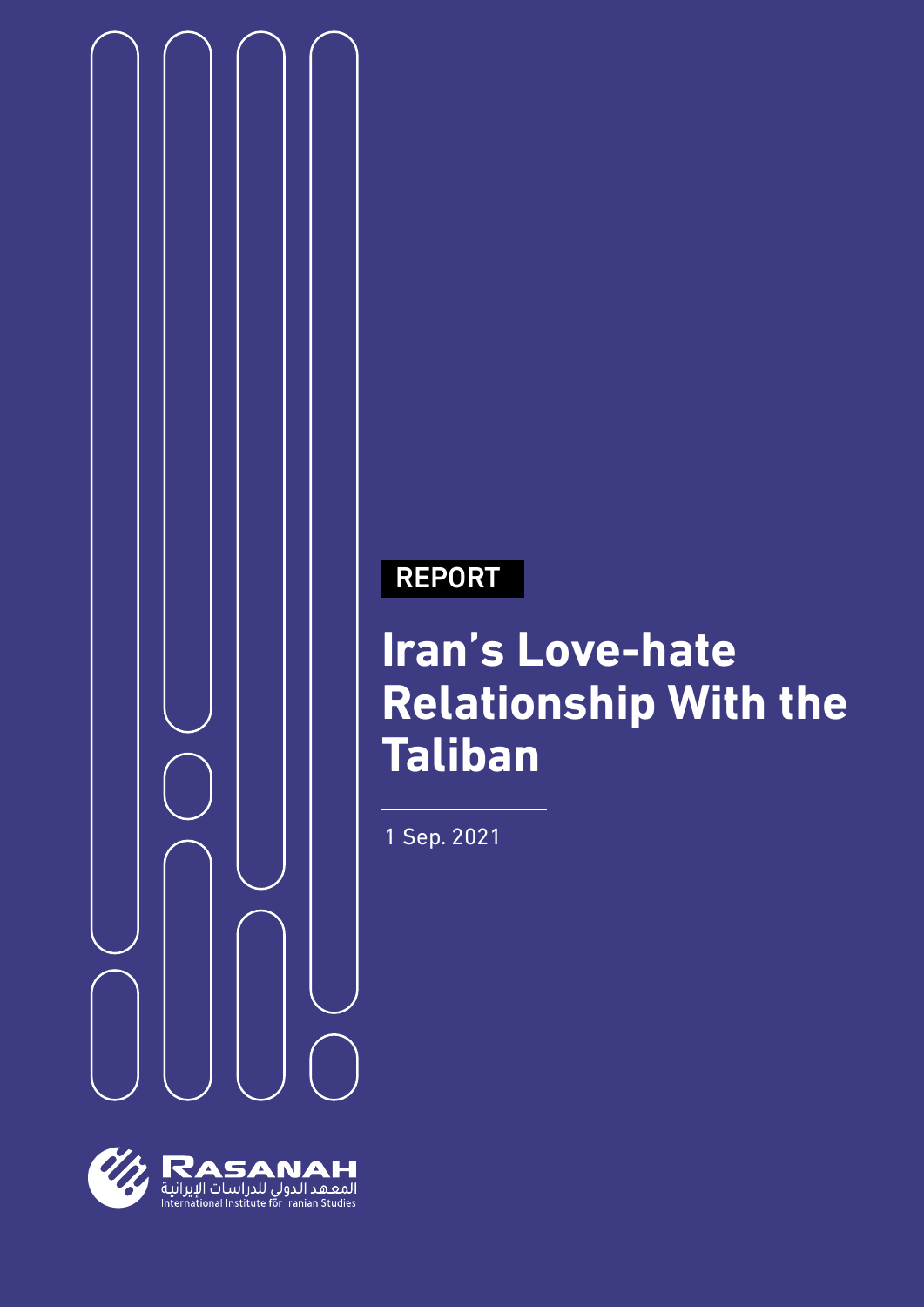The Taliban are at ease from all sides in Afghanistan. What could have been the most worrisome issue is now of minimal concern. Iran's bitter grudge against the Taliban vanished amidst the realities of realpolitik as well as geography. The ground realities became evident to the defiant neighbor of Afghanistan as well as to the group that ruled it with an iron fist. Tehran adopted a more pragmatic approach to mend fences with the group. Two decades later, the Taliban not only allowed Ashura processions in Afghanistan but also delivered sermons during these public ceremonies. Toeing the line of Iran's establishment, Shiite clerics advised their followers to wait and see before reaching any conclusions about Afghanistan's new rulers. More recently, Iran's ambassador to Afghanistan was photographed holding meetings with the Taliban and other political stakeholders in the capital. Following the Taliban's general amnesty, Tehran handed over the Afghan soldiers seeking refuge and returned their weapons as a gesture of goodwill. Iran and Taliban relations are the fruit of consolidated labor over years based on overlapping interests. Earlier in 2015, The Wall Street Journal reported that Iran [had](https://www.wsj.com/articles/iran-backs-taliban-with-cash-and-arms-1434065528) [been paying](https://www.wsj.com/articles/iran-backs-taliban-with-cash-and-arms-1434065528) Afghanistan's Sunni militants a monthly salary of \$580 besides "providing 82mm mortars, light machine guns, AK-47 rifles, rocket-propelled grenades and materials for making roadside bombs." The supply line never ceased to exist, hence the Trump White House imposed further [sanctions](https://www.dw.com/en/iranian-support-of-afghan-taliban-targeted-by-new-us-sanctions/a-46045198) on Iran.

## **Evolution From Rivalry Into Partnership**

The advent of UNSC-mandated forces in Afghanistan necessitated a structural rebalance for Iran. With Pakistan hastily adjusting its position against al-Qaeda and the Taliban, Iran found an unlikely ally, one with which it was ready to go to war in 1998 after the killing of [nine Iranian diplomats](https://www.hrw.org/legacy/reports98/afghan/Afrepor0.htm) and an Iranian citizen. The ancient proverb "the enemy of my enemy is my friend" stood true and the Taliban and Iran realized their overlapping interests. At the time, Tehran was [cooperating](https://www.files.ethz.ch/isn/93911/Audit_10_08_Rubin.pdf) with Washington in dismantling the group networks in Afghanistan. In the early years after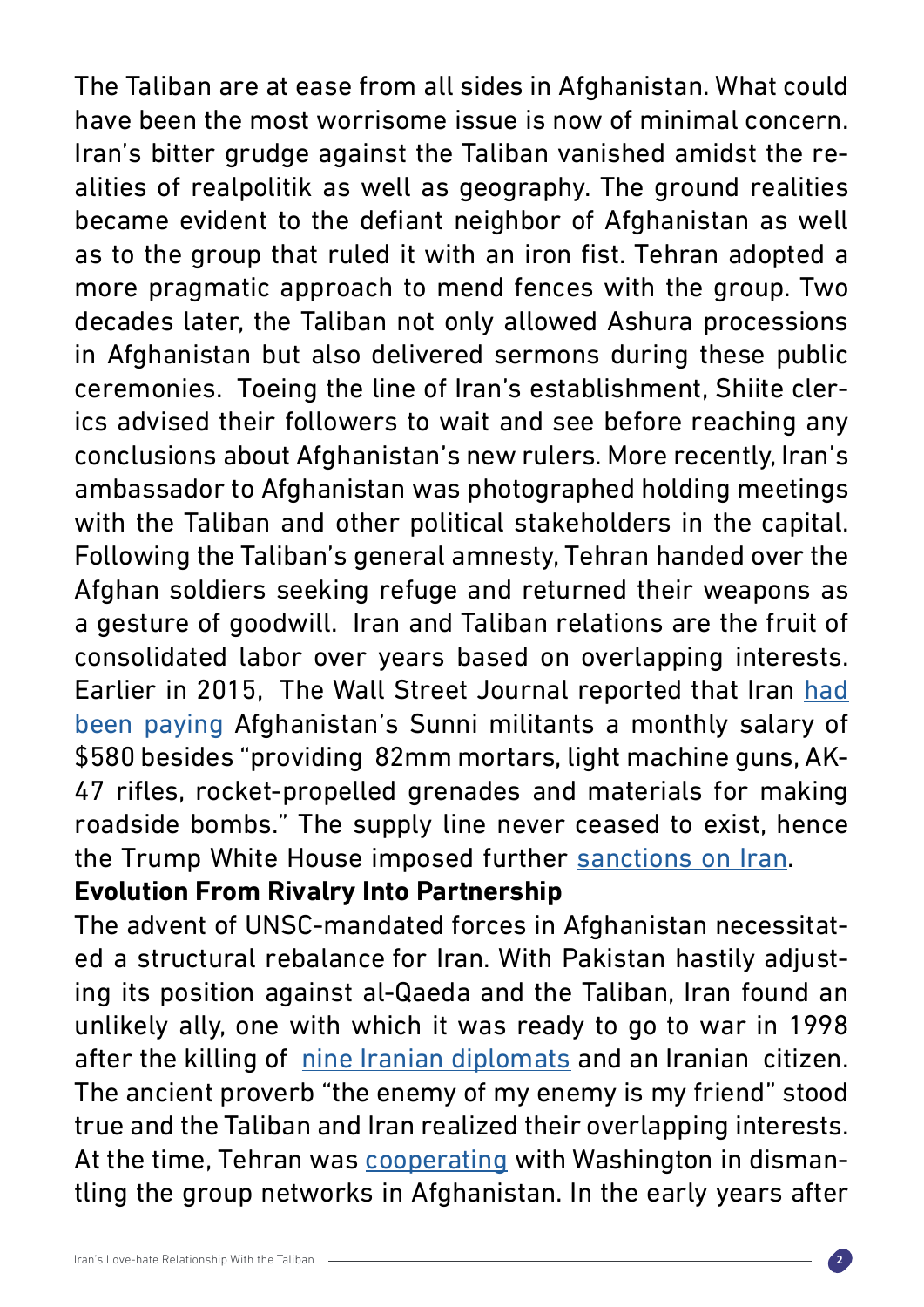9/11, the late Quds Force Commander Qassem Soleimani [facili](https://www.washingtonpost.com/politics/2020/01/03/when-united-states-qasem-soleimani-worked-together/)[tated](https://www.washingtonpost.com/politics/2020/01/03/when-united-states-qasem-soleimani-worked-together/) the CIA in establishing America's foothold in Panjshir and Bagram. America's Special Representative for Afghanistan and Pakistan James Dobbins held meetings with Iran's Ambassador Ebrahim Taherian and Quds Force officials in Kabul. Dobbins and Javad Zarif, then Iran's deputy foreign minister, had [a good work](https://iranprimer.usip.org/resource/engaging-iran)[ing relationship,](https://iranprimer.usip.org/resource/engaging-iran) easing America's headache vis-à-vis Shiite and Hazara participation in the new Afghan interim setup.

From the days of helping to set up [the Northern Alliance](https://www.files.ethz.ch/isn/93911/Audit_10_08_Rubin.pdf) to maintaining close relations with Sunni warlord Ismail Khan of Herat, Iran relied alternatively on Shiite harmony and shared ethno-lingual identities. The policies of the clerical government were more pragmatic than the rhetoric propagated from its podiums. At the time, the objective was to curb Sunni radical militants from power centers in Afghanistan, protect Shiite communities scattered across the country and secure a 921-kilometer border from external threats.

It would be misleading to assume that Iran was seeking some sort of thaw with the United States. Soon after the signing of the US-Afghanistan [strategic partnership,](https://2001-2009.state.gov/p/sca/rls/pr/2005/46628.htm) Defense Secretary Robert Gates flanked by President Hamid Karazi [spoke](https://www.nytimes.com/2007/06/04/world/africa/04iht-gates.1.5986100.html) of suspected arms trafficking undertaken by Iranian non-state actors. However, the Afghan leader expressed confidence in Tehran, "There's no reason that any of our neighbors should support the Taliban." Washington remained [adamant](https://www.nytimes.com/2007/06/14/world/middleeast/14gates.html) about its claim of strengthening cooperation between Tehran and the Taliban. [CENTCOM's](https://www.latimes.com/archives/la-xpm-2007-sep-22-fg-afghan22-story.html) head Admiral William J. Fallon said, "The Iranians are clearly supplying some amount of lethal aid. There is no doubt...those agents from Iran are involved in aiding the insurgency."

Around the same time, key Taliban leaders, al-Qaeda figures, and other anti-US Afghan leaders like Gulbuddin Hekmatyar had safe havens in Iran where they lived with their families in secure compounds.

Just as the Taliban pursued a contradictory policy of opening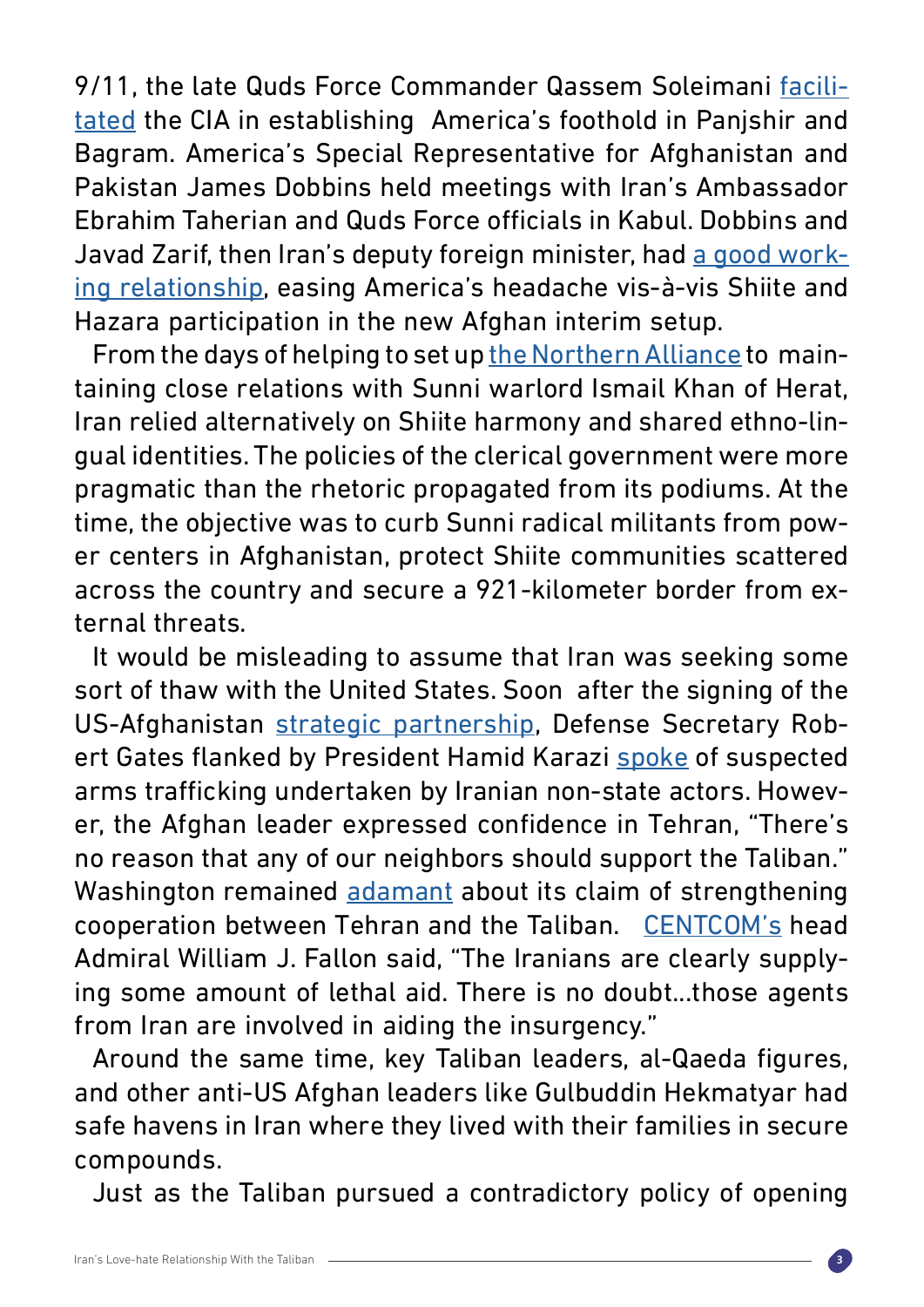channels with the United States through Pakistan, Qatar and Germany, Iran did the same with both Washington and the renegade group for diplomatic and strategic advantages respectively. In exchange for the Taliban softening its view on the Hazaras, Tehran provided the group with IEDs, sophisticated small arms and cash. The relationship strengthened behind a veil of secrecy as Iran's narrative of accusing Sunni Arab and neighboring states continued unabated.

Iran's first formal public invitation to the Taliban came in June 2013 for the group to attend a conference regarding Islamic solidarity. Within months, it was confirmed that Iran was providing [training safe havens](https://www.wsj.com/articles/iran-backs-taliban-with-cash-and-arms-1434065528) to the militants in Tehran, Mashhad, Zahedan and Kerman. It is worth mentioning here that the Taliban had **es**tablished the Mashhad shura in 2007 to safely plan and monitor operations in the Afghan provinces of Nimroz, Farah, Herat, and Badghis.

After the death of Mulla Omar, Akhtar Mohammad Mansour, who had spent significant time in Iran, was elevated as his successor. While the Taliban kept Mulla Omar's death secret, Iran possibly knew it and deepened ties with Mulla Mansour. His Helmand province was a major [producer of opium](https://www.dw.com/en/afghan-opium-production-up-nearly-half-un-says/a-36126009) which was trafficked mainly by his Ishaqzai tribe through Makran sea and land routes in Iran to mainland Europe. As per UN reports, 84 percent of the world's total opium production over the last half decade originated from Afghanistan. The IRGC benefited from the trafficking network in many ways including thwarting the UNSC sponsored sanctions and smuggling in sophisticated nuclear, missile and drone technology and US dollars. When a US drone eliminated Mulla Mansour inside a Pakistani border town in May 2016, he was [returning](https://www.wsj.com/articles/u-s-tracked-taliban-leader-before-drone-strike-1464109562) [from Iran](https://www.wsj.com/articles/u-s-tracked-taliban-leader-before-drone-strike-1464109562) after spending a few months there. The assassination brought Tehran-Taliban ties within the realm of public knowledge, and Iran started openly interacting with the group's political office in Doha. The group's negotiating team also visited Iran.

The discord between Kabul and Tehran over the latter's ties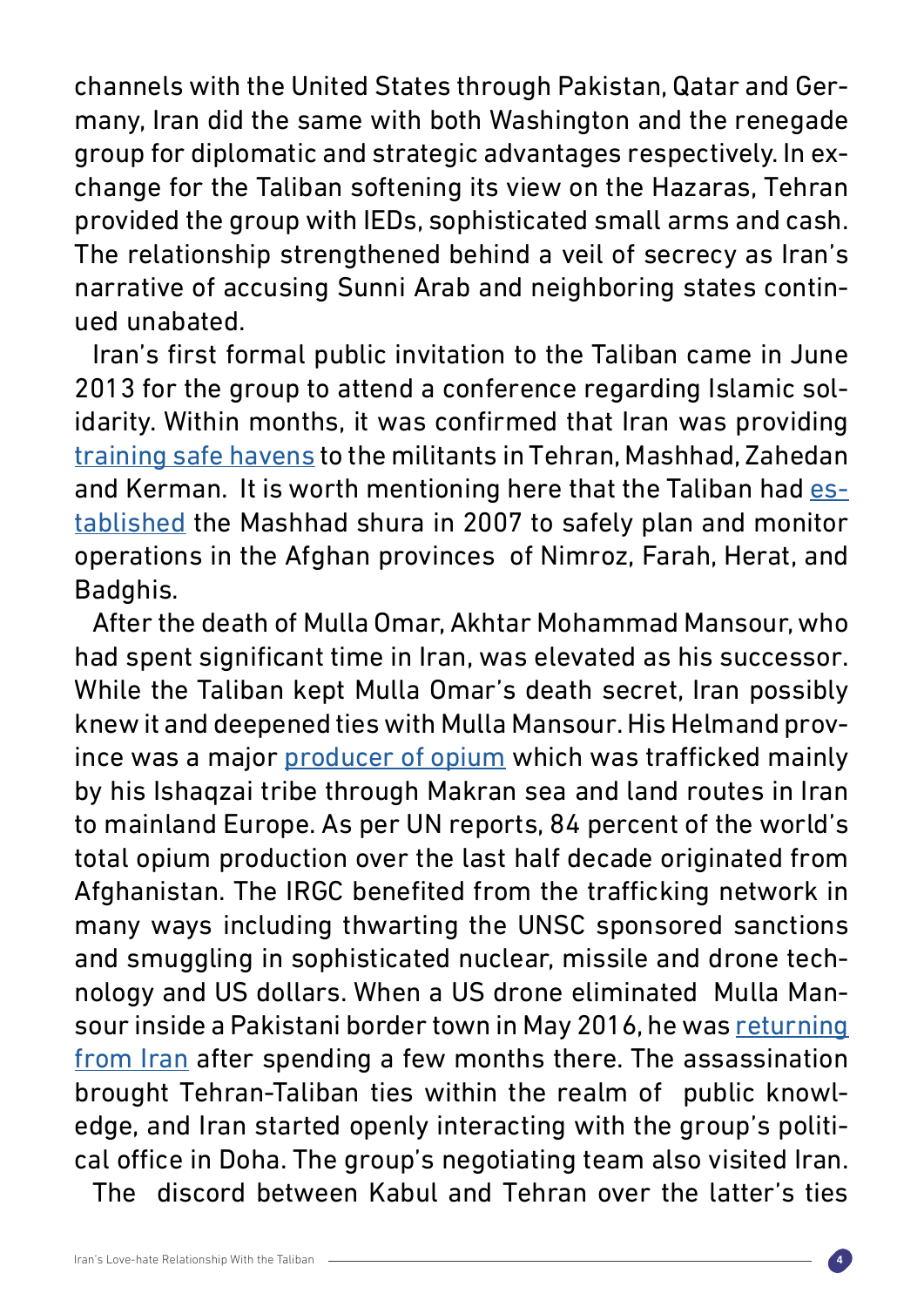to the Taliban did not hit the headlines until the Taliban [ran over](https://www.nytimes.com/2018/05/16/world/asia/taliban-farah-afghanistan.html) much of Farah city in May 2018. The Afghan government [alleged](https://www.voanews.com/extremism-watch/did-iran-have-anything-do-farahs-attack) that IRGC troops were directly involved.

Since the Taliban blocked water from the Helmand River flowing to Iran during its first administration, Iran has worked with the group since. A few months ahead of Kabul's fall, Ghani inaugurated the Kamal Khan Dam in Zarang district while [stating](https://pajhwok.com/2021/03/24/afghanistan-no-longer-relinquish-free-water-ghani/) that Iran should provide fuel in return for water. To satisfy Iran's water security concerns, the Taliban not only captured the district but also opened the dam's gates. When Zaranj was overrun, a large convoy consisting of troops and military equipment crossed into Iran for refuge. The men and the military wherewithal were returned two weeks later as a gesture of goodwill to Afghanistan's incumbent rulers.

Iran's post-revolutionary establishment has been wary of internal security threats stemming from ethnic, religious, or sectarian lines. Along the Pakistan-Afghanistan border lies Iran's migraine, i.e., the insurgency in Sistan-Balochistan led and fought by half a dozen Sunni resistance groups which Tehran perceives as being affiliated with ISIS or ISIK. Iran went after Jundullah full throttle after discovering Israel's false flag operations. In June 2010, Iran [hanged](https://www.bbc.com/news/10359415) Abdolmalek Rigi, the Sunni militant leader of Jundullah after intelligence sharing from Pakistan. He was arrested in February while taking a flight from Dubai to Kyrgyzstan. Over a decade later, Tehran has the Taliban on its side against Baloch secessionist militants. In August, Amir Naroui, a prominent leader of another militant outfit Jaish ul-Adl, died in clashes with the Taliban. Naroui had reportedly gone to negotiate the release of his arrested colleague, but armed clashes broke out. Iran and the Taliban brands these Baloch Sunni groups as affiliates of ISIK while the United States has also put them on its terrorist blacklist. The Baloch militant outfit, Jundullah, was added to the terrorist blacklist during the Obama presidency to appease Iran in light of Washington's efforts to initiate talks regarding Tehran's nuclear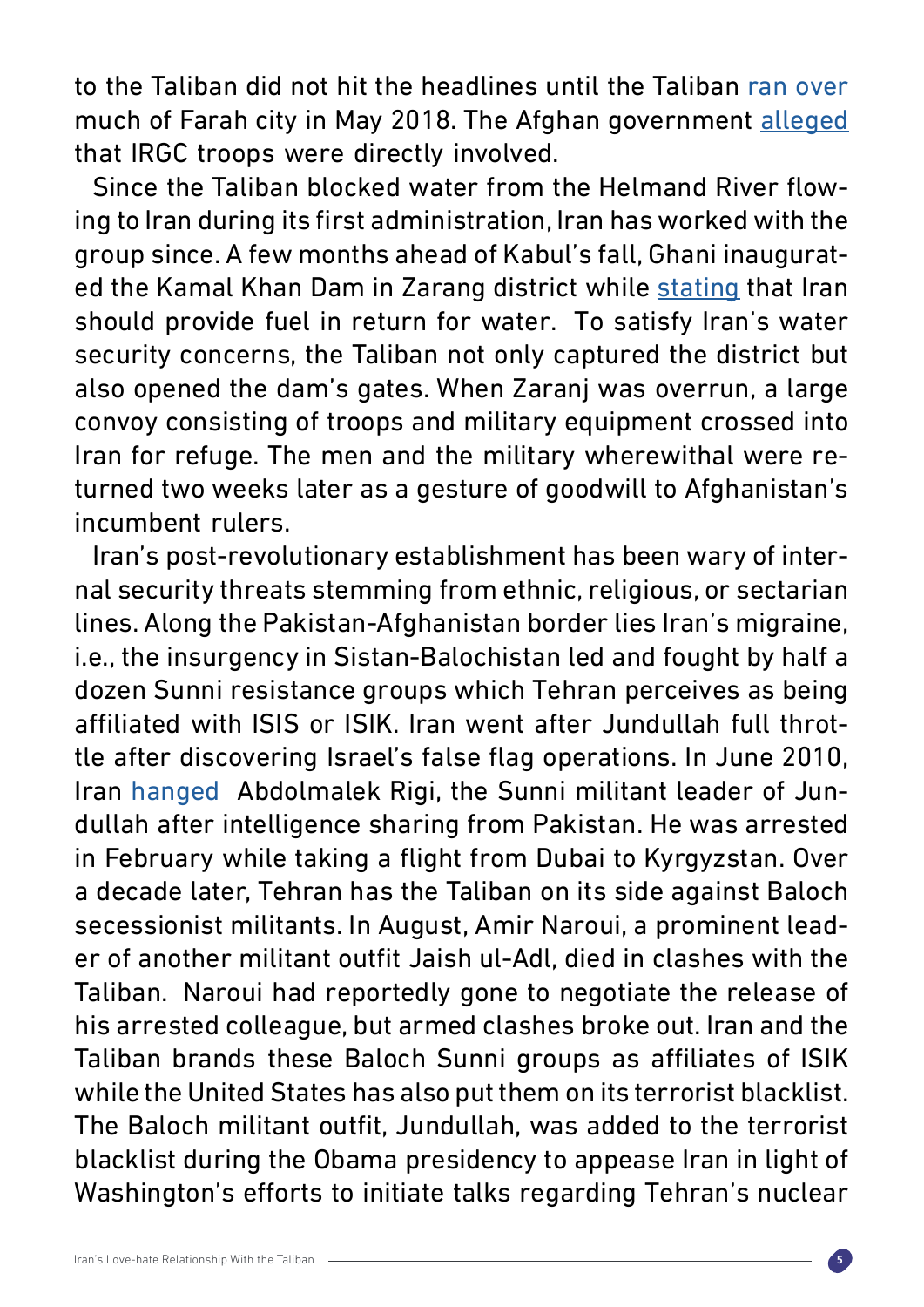program. The Trump presidency added Jaish ul-Adl to the terror blacklist possibly to signify that Washington sees all terrorist outfits through the same lens. After Jaish ul-Adl killed 26 Iranian security personnel in February 2019, Iran's Interior Minister Abdelreza Rahmani-Fazli threatened to carry out hot-pursuit operations inside Pakistani territory. Now Iran may not need to go after the Sunni militants in the Nimroz region, Afghanistan's only province with a Baloch majority.

## **The Likely Irritants Ahead**

Once in power, the priorities of the Taliban will not remain the same. The ideological elements will become as important as the political and pragmatic side of power dynamics. This Ashura, the Taliban showed unprecedented support for Shiite gatherings across Afghanistan while being present in some and conveying the message of coexistence and religious harmony. Though the group does not have a global aspiration of transforming into a caliphate, the Taliban pledged to implement Islamic law in Afghanistan, with its interpretation varying from Iran's, often contrasting altogether. The group is threatened from within not only by its renewed approach of moderation on certain issues like permitting women's participation in the workforce or allowing music on national media but also from ignoring Shiite beliefs and the projection of some revered Islamic figures. Over the past two decades, Iran's ideological vanguard universities in Qom and Mashhad have established a vast network of affiliate institutions in Afghanistan, which follow their syllabus. The Taliban will not only see this as interference but also as an ideological contradiction. The moment the Taliban enters the realm of educational reforms, a Pandora's box is set to open for Iran.

The Taliban will also annoy Iran while uprooting its media affiliates in the country. The Afghan media, especially in the Dari language, has been of specific interest to Iran. While the group will block or curb Western propaganda, it will not be able to restrain itself for long regarding Iranian or Iran-inspired propagan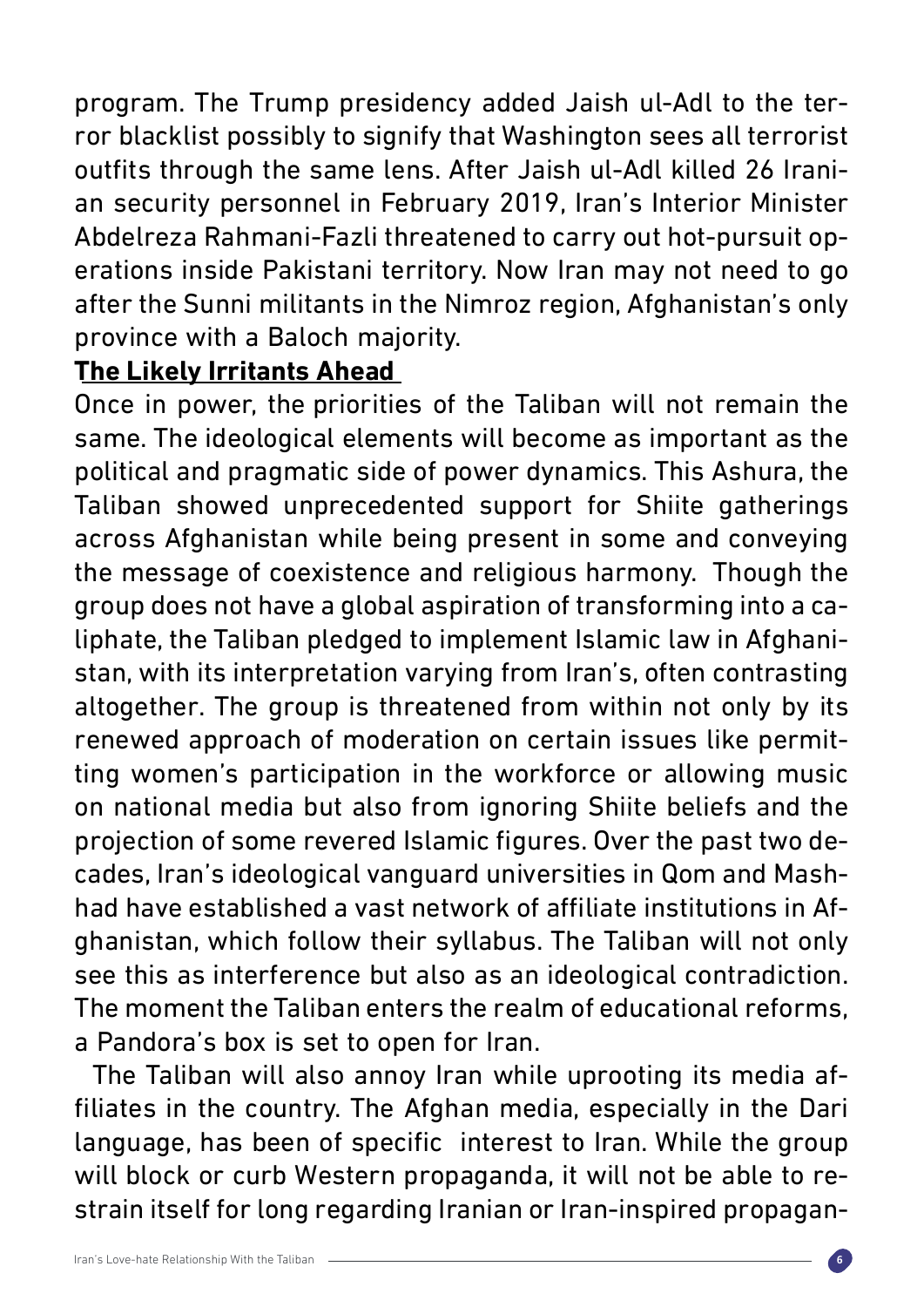da. Tehran's soft power in the country can only survive with a rapid transformation process, which is an oxymoron as the two cannot coexist. Afghan politicians explicitly speaking Iran's language are also facing unforeseen consequences. Though pro-US and pro-Iran Shiite figures and warlords have openly expressed allegiance to the Taliban, their future role will be determined after due diligence. It is yet unclear the extent of the Taliban's open-mindedness to include other political and religious parties in the government formation process.

The optics seem much different than what Iran might have accepted at the time of the US withdrawal. Washington has a rather impressive working relationship with the Taliban leadership and the likelihood of NATO recognizing its government is quite likely. Given the rising threat of destabilization from radical outfits like ISIS and other militias including the so far independent Panjshir Valley, the Taliban would like to work with the United States rather than sever the existing mutually-beneficial working relationship.

Though the Fatemiyoun Brigade or the recently renamed Hashd al-Shia remains dormant and warily supportive of the Taliban rulers on instructions from Tehran, it can potentially pose a challenge to the group. The rulers of Kabul do realize the potential threat while also knowing that the Shiite populace will be quick to switch loyalties in any untoward military and political situation. The fact remains that the Taliban are better trained and equipped than Iran's proxy militia.

On the economic front, Iran is currently benefiting from good ties with the Taliban by selling vital oil to Afghanistan besides ramping the trade volume through border checkpoints. However, Iran's smuggling networks are likely to see a clampdown as the Taliban needs every penny possible. It is a matter of the new government's capability to curb smuggling and the transfer of funds to Fatemiyoun veterans and active members. Over the past few weeks, Iran's engagement with the Taliban has paralleled that of Pakistan, Qatar, and Turkey. All along, Tehran appears cautious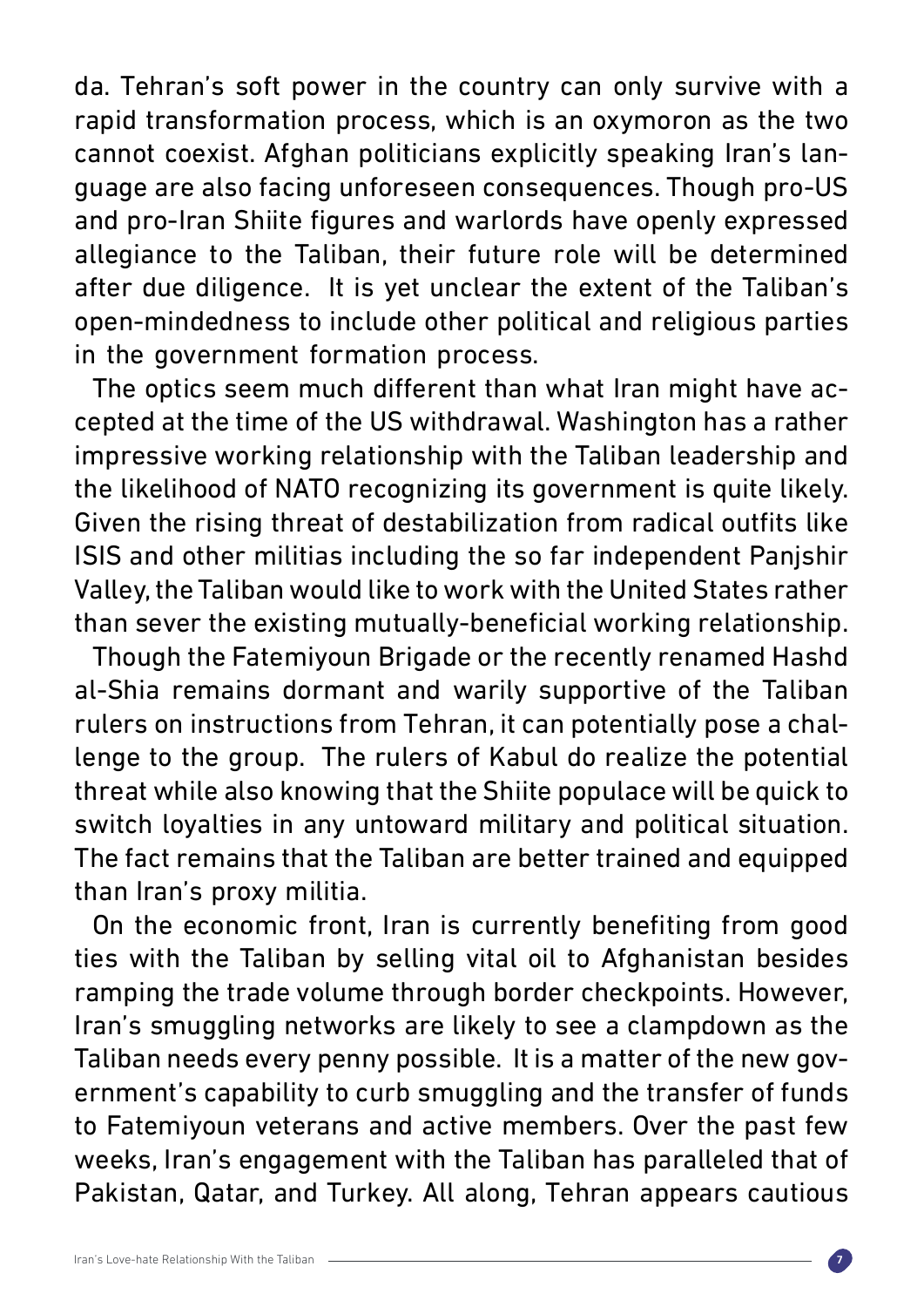of the Taliban's deepened engagement with the aforementioned Sunni majority countries as well as the renewed interests of key the Gulf States.